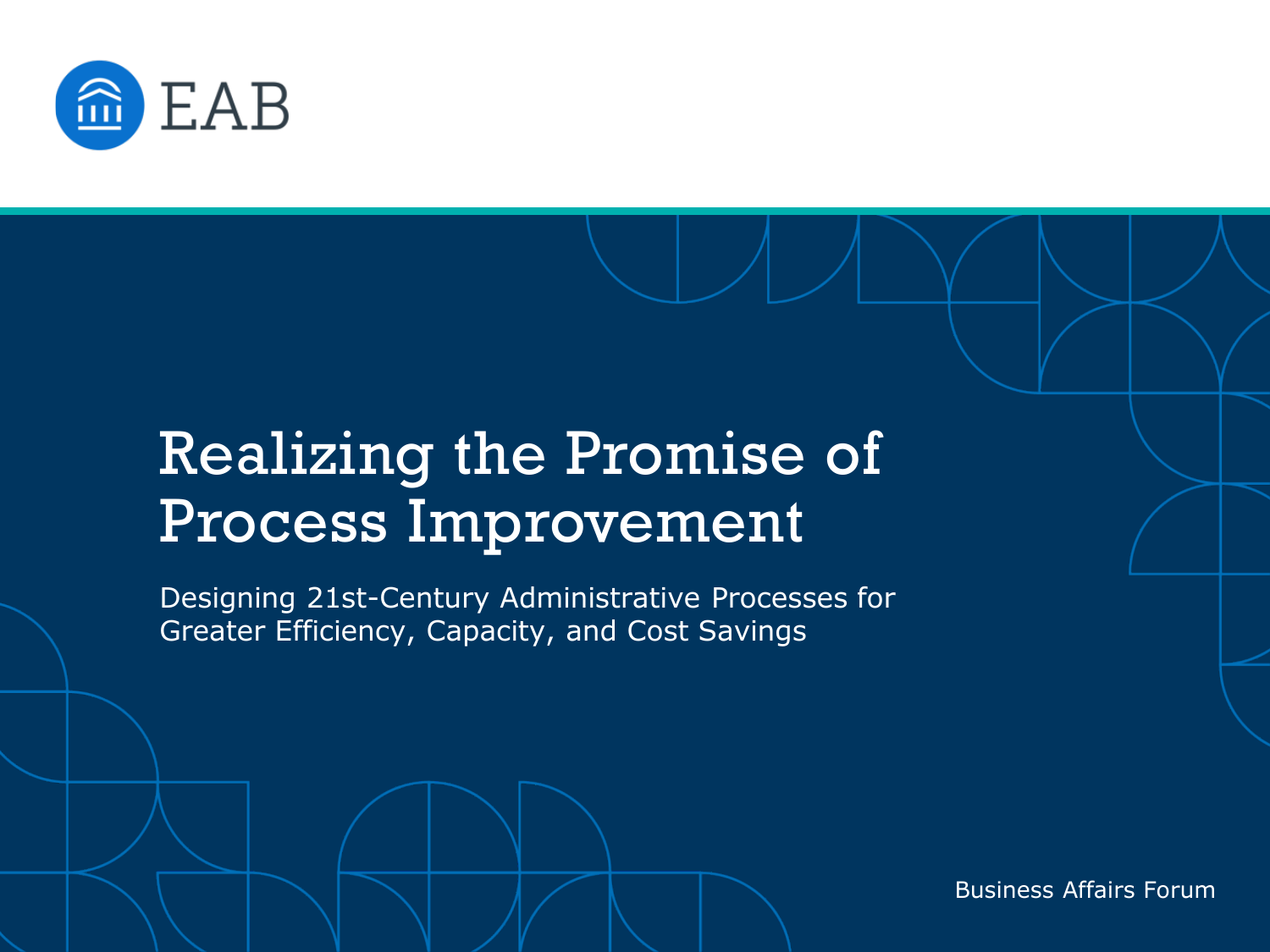

It's Not You, It's the Work

### **Bending the Labor Cost Curve**

Maintain or increase output while reducing input

Simplify, standardize, and automate end-to-**Mode of Production**

**Modernizing the** 

end processes

Labor Savings Dependent on Untangling Business Processes



2

Fewer FTEs performing equal or greater amounts of work

Why would you want a shared services center if you're not going to simplify and standardize the work that's being done?

> Chief Financial Officer Large Public Institution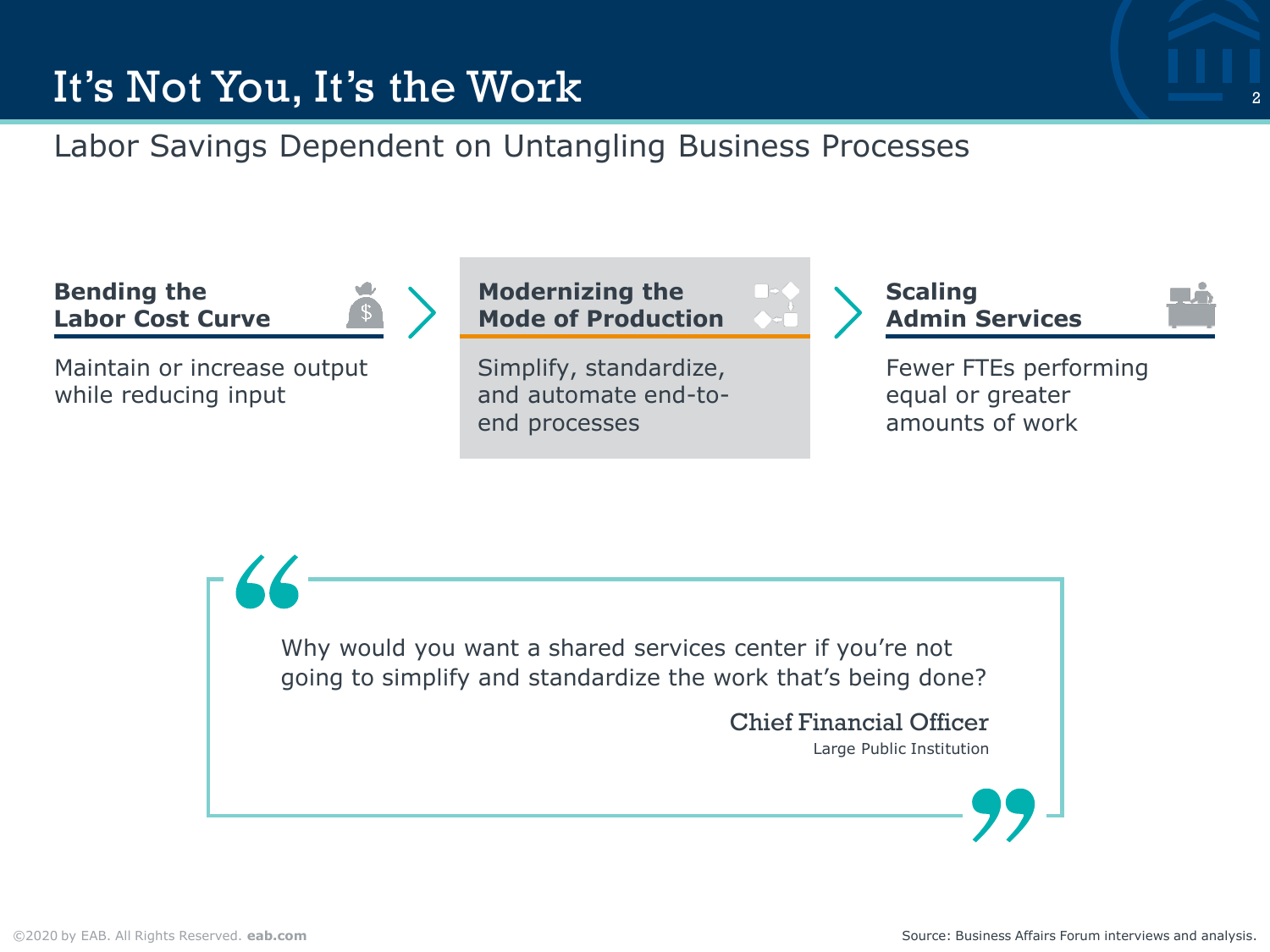## Spectrum of Possibility

## Ideal Level of Scale Dependent on Each Process and Each Institution

### **Scaling Process Improvement and Organizational Change to Find the Right Level of Service and Efficiency**



1) Process Improvement.

2) Shared Service Center.

[©2020 by EAB. All Rights Reserved.](https://www.eab.com/) **eab.com**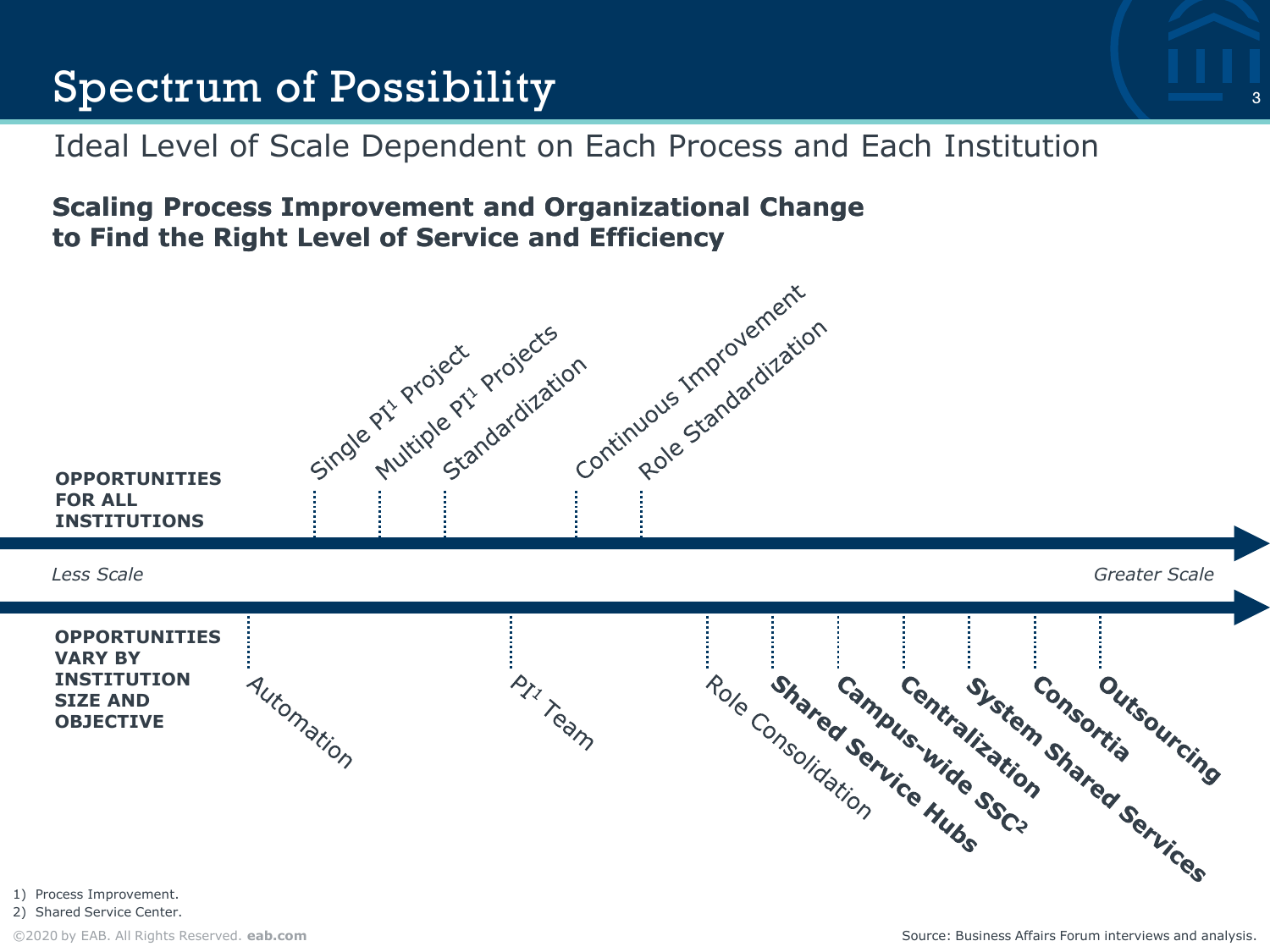## A Dollar Spent Is a Dollar Wasted

4

Inefficient Processes Rob Support from the Teaching and Research Mission

### **Baratheon University's<sup>1</sup> Inefficiencies Add Up Quickly**

|    | ś |
|----|---|
|    |   |
|    |   |
|    |   |
| هر |   |

Overtime pay less than \$5,000 requires signatures of four executives



Posting a job requires 11 steps and five approvals, even if the job has not changed



24% of T&E<sup>2</sup> reports require rework, stretching reimbursement time to 30+ days



234,000 paper timecards processed a year, with a 23-day payroll lag



2,500 late payroll payments and \$750,000 in overpayments in one year We need to simplify processes because that's our responsibility—every time we have an inefficient process, there's a student or parent who is taking on another job, or delaying retirement, or taking out a second mortgage on their house. **They're paying for our time, and they're paying for our processes**.

#### Sarah Latham

University of California – Santa Cruz Vice Chancellor for Business and Administrative Services



1) Pseudonym. 2) Travel and Expense.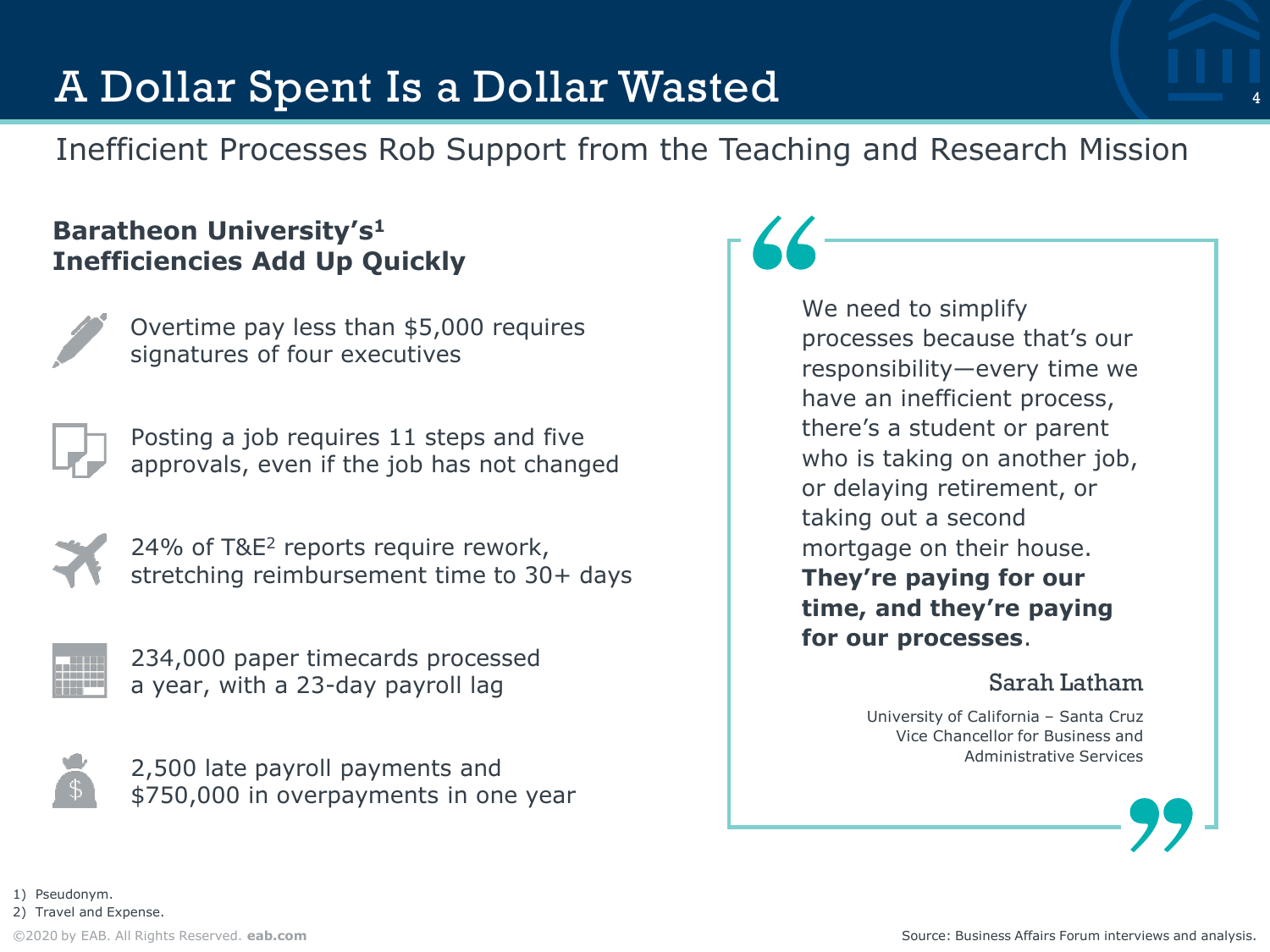## Processes Worth Getting Right

Benefits of Process Improvement (PI) Evident Even Before Org Change

## **University of New Hampshire Student Mailroom Reorg Allows for Growth**



## **Clemson University Reduces Days to Post a New Position**



## **British Columbia Institute of Technology's Tool Cribs Net Big Savings**



**3,800 invoices** Yearly volume from one vendor due to open POs<sup>1</sup>



#### **68 invoices**

New yearly volume after PI simplifies procurement efforts



### **\$373,000 and counting**

Savings in processing time coupled with capacity to pay invoice backlog

Source: "VantagePoint: Granite Square Station Makeover," University of New Hampshire Information Technology, November 29, 2016; British Columbia Institute of Technology, Burnaby, Canada; Clemson University, Clemson, SC; University of New Hampshire, Durham, NH; Business Affairs Forum interviews and analysis.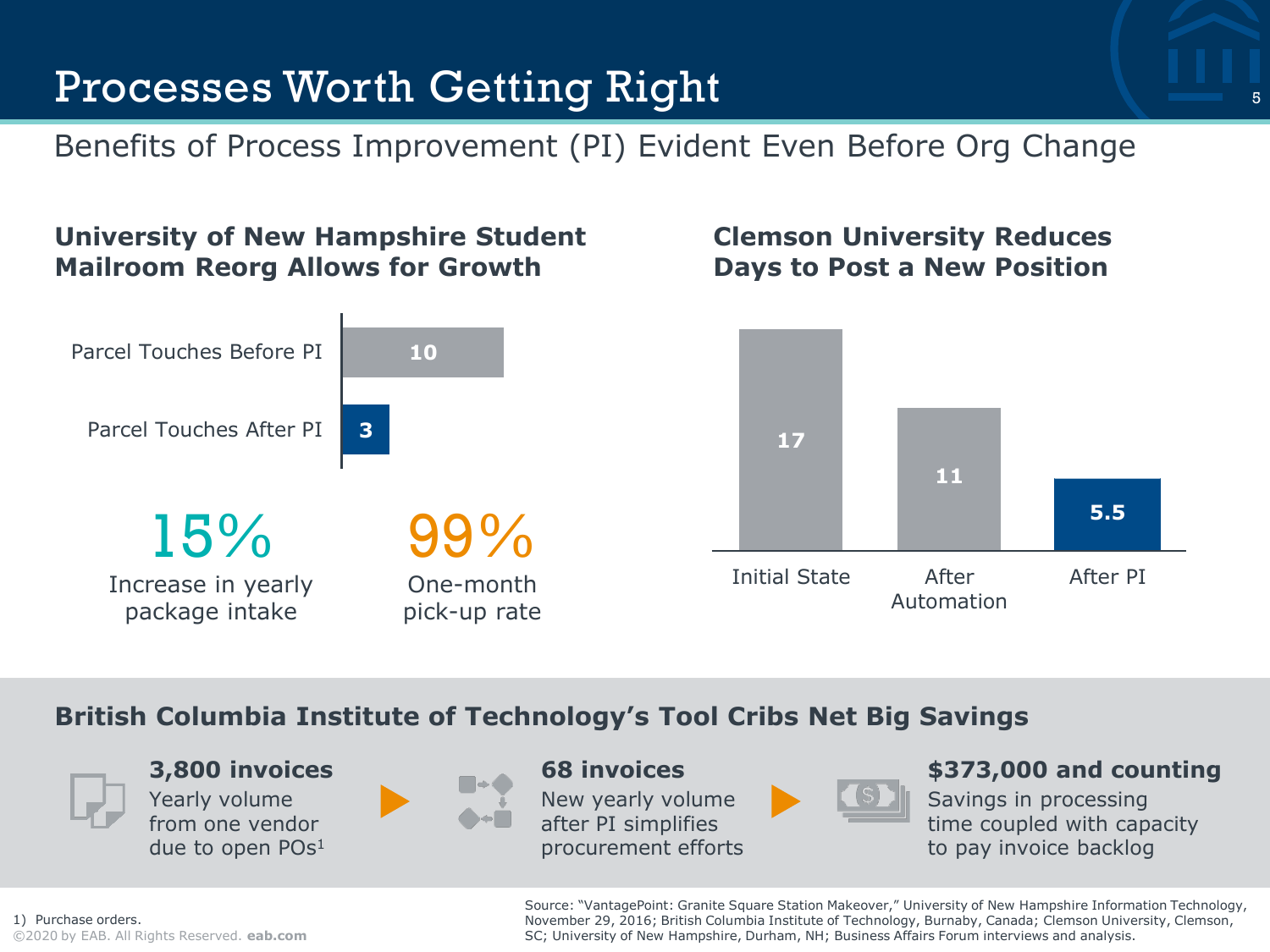

# Targeting Opportunities for Administrative Process Improvement

SECTION **In the SECTION** 

- Lesson 1: Start small and strategic to build momentum for future efforts
- Lesson 2: Amplify the voices of on-campus stakeholders
- Lesson 3: Draw on external sources for inspiration and validation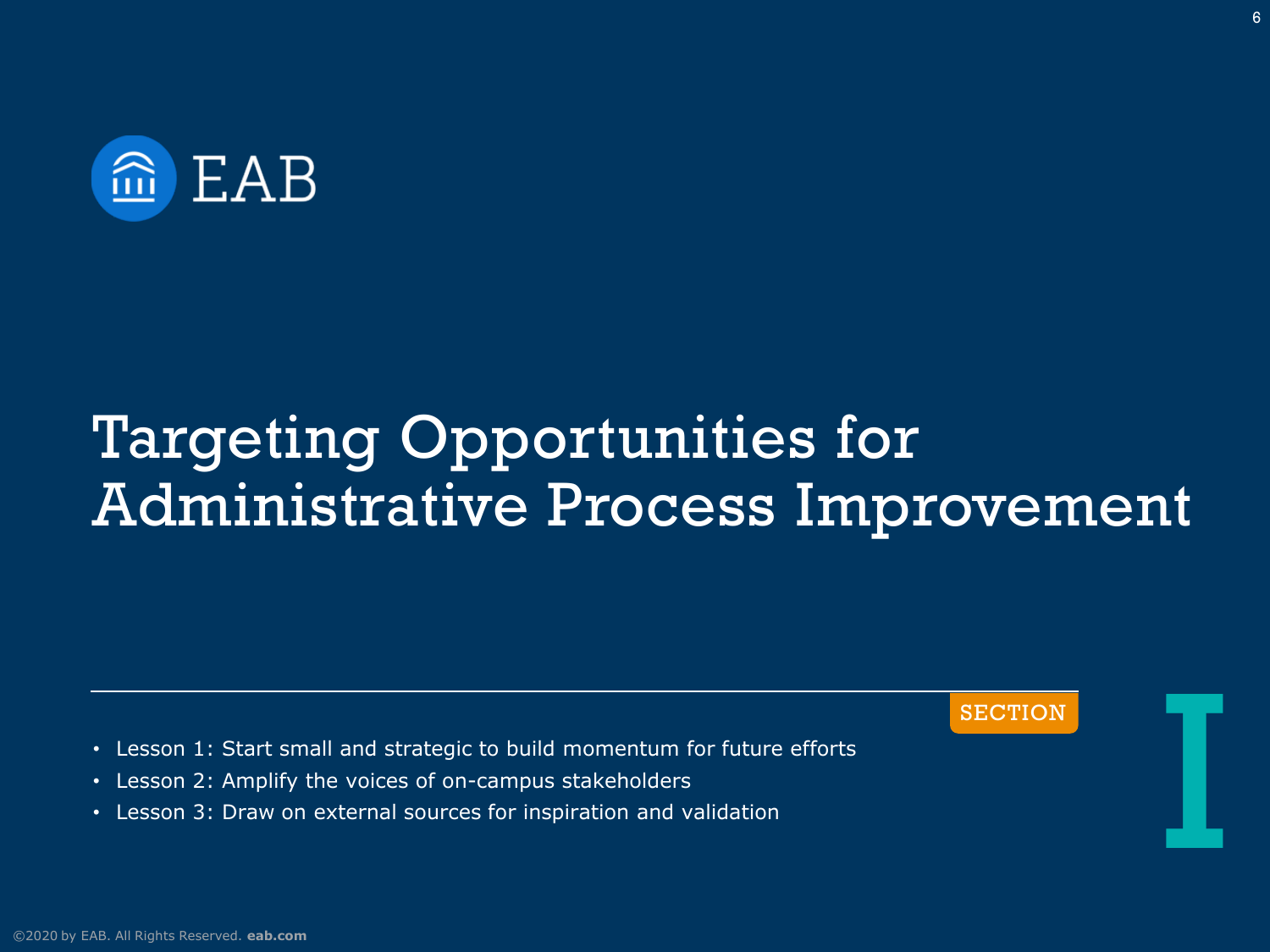## A Taste of Victory

## Demonstrated Payoff Sparks Interest in More Projects

## **Proving Value and Trust with Small Projects Garners Buy-In**

| <b>Institution</b>                   | <b>First PI Project</b>                                                                   | <b>Unlocked Opportunity</b>                                                              |
|--------------------------------------|-------------------------------------------------------------------------------------------|------------------------------------------------------------------------------------------|
|                                      | Streamlined offboarding, as<br>former staff retained access<br>to UW-M network for a year | Dean proposes "fixing"<br>something that matters,<br>like research administration"       |
| HE UNIVERSITY OF<br><b>⁄IEMPHIS.</b> | Eliminated paper-based<br>process for hiring<br>graduate assistants                       | President instructs PI team<br>to ensure faculty leave time<br>matches university policy |
|                                      | Simplified p-card<br>reconciliation process<br>for frustrated faculty                     | Faculty senate suggests a<br>standing committee to source<br>more ideas from faculty     |

7

N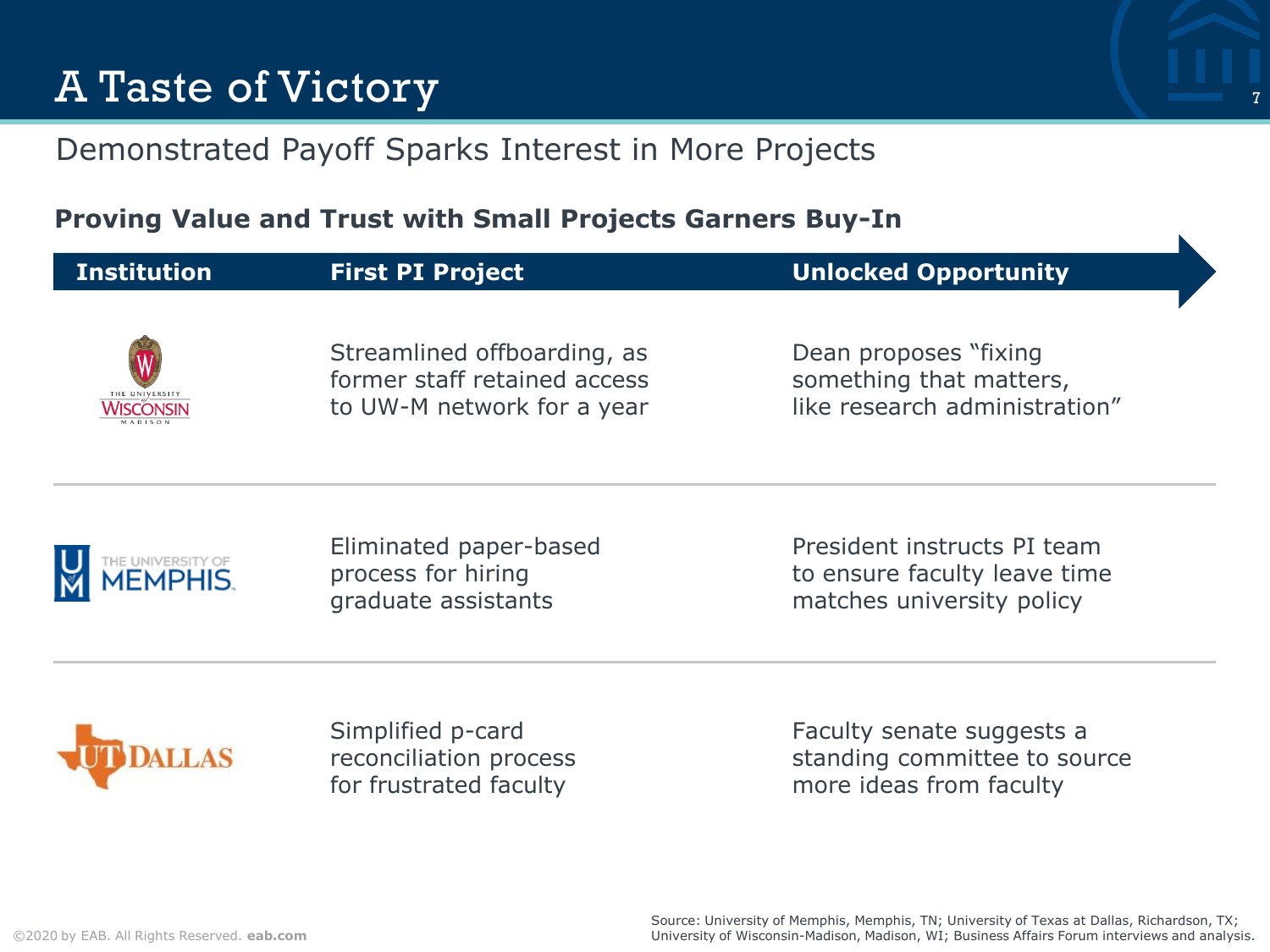## First in Line, in the Nick of Time

Process Improvement Eases Onboarding Effort When Needed Most



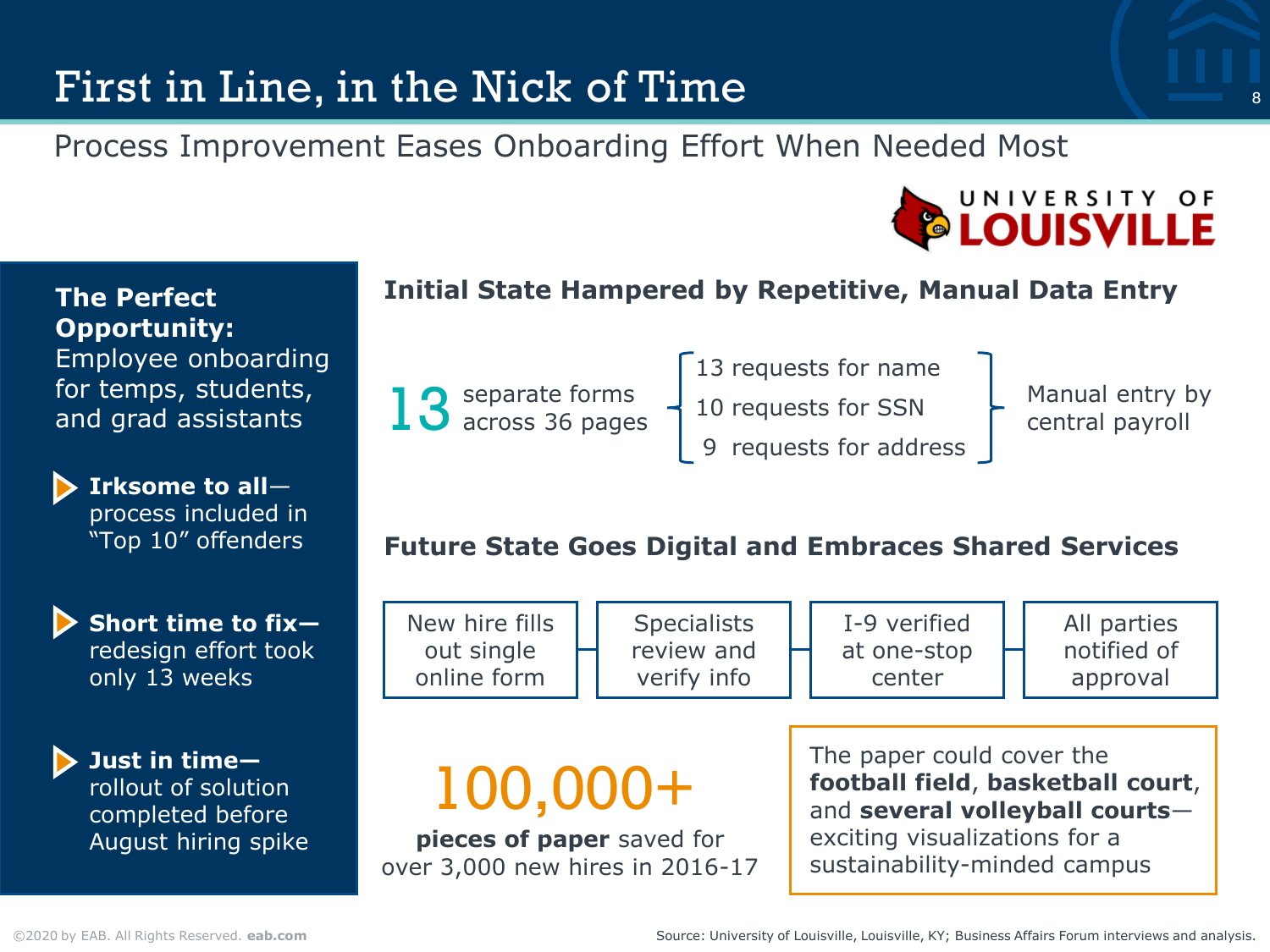## Weighing the Options for Where to Begin

Beyond Executive Priorities, Staff Concerns Worthy of Consideration



### **CBOs attuned to larger strategic objectives**

- Securing higher-value procurement contracts
- Effectively leveraging "big data" and business analytics
- Reducing compliance errors
- Responding to Board requests for shared services rollout



- Most frustrating processes
- Greatest need for automation
- Desire for clearer guidelines
- Unnecessary handoffs
- Backlog of work
- Customer complaints

### **CBO Inputs Staff Inputs**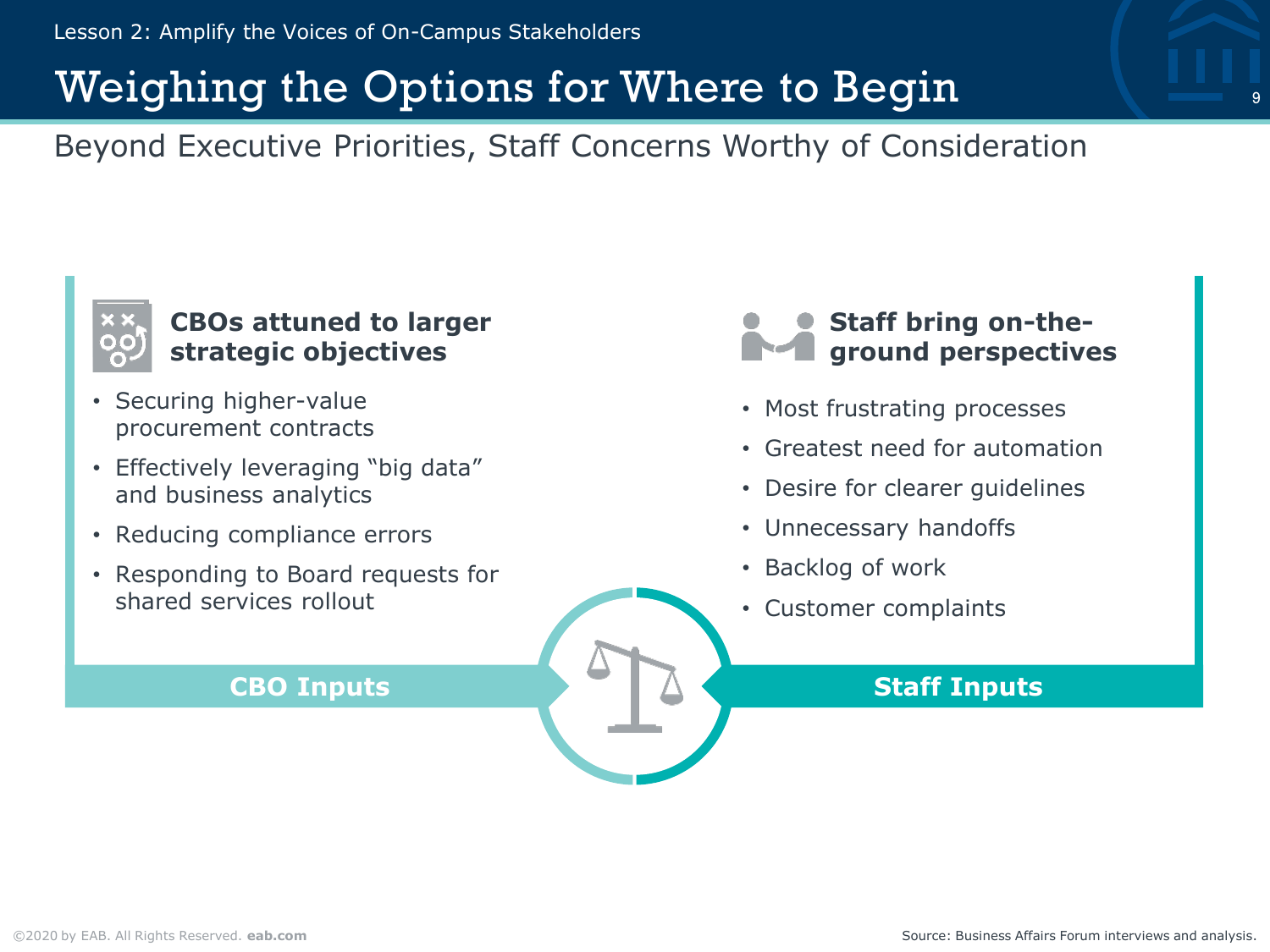#### Resource 3: Surveys

## Depth and Breadth Combined

UMBC Integrates Focus Group Feedback into Campus Survey

### **Process Improvement Laundry List, Sorted by a Stakeholder Survey**



Select faculty and staff convene to create a list of pain points and broken processes

Focus group results used to build survey in which staff rank their frustrations

### **Campus Leaders Analyze Results and Divide into Two Categories**

| <b>Quick wins</b>          | Long-term goals           |  |
|----------------------------|---------------------------|--|
| $\cdot$ HR: checklists for | • HR: electronic workflow |  |
| hiring tasks;              | system; electronic        |  |
| evaluation of              | applicant portal;         |  |
| approval signatures        | document storage          |  |
| • Payroll: quide for       | • Payroll: electronic     |  |
| quick contacts;            | timesheets and personnel  |  |
| evaluation of              | actions; automated I-9,   |  |
| personnel actions          | W-4, and NRA forms        |  |

### **Sample Broken Process**

When one school at UMBC needed to renew the contracts of adjunct faculty and graduate instructors, the unit leader had to fill out and sign **189 separate forms**, one for each person. These simultaneous personnel actions now simultaneous personner actions now<br>require just one click in an online system.

#### **A Prime Method for Engaging Campus**

- 38% non-exempt staff
- 45% exempt staff

respondents

160

• 15% faculty



| Q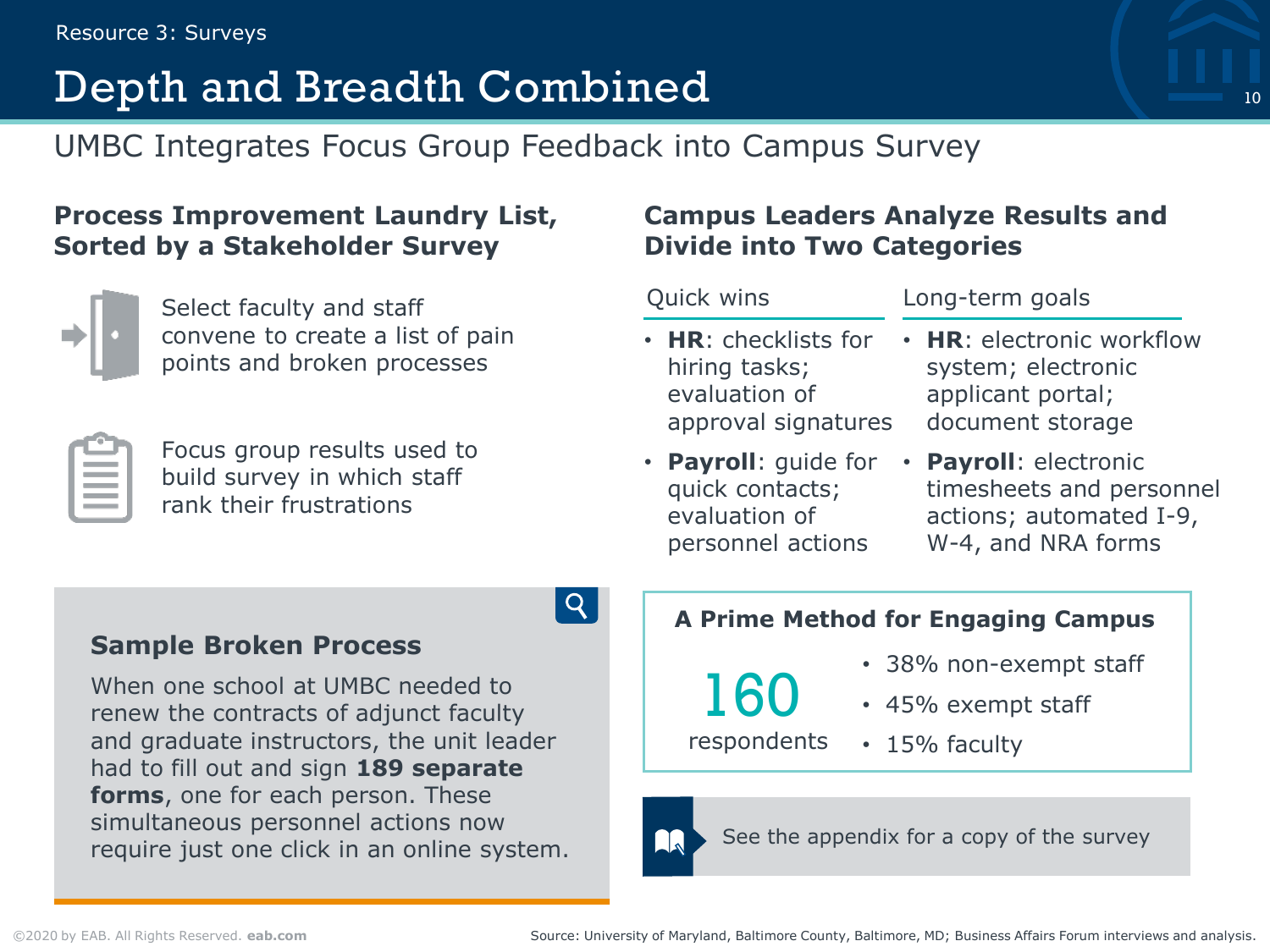## Order of Operations

## Identify Factors Most Relevant to Campus in Establishing a Long-Term Plan



**Timeliness to Fix**

What is the expected timeline for process redesign and implementation?



#### **Compliance Risk**

Does the process currently comply with institution, state, or federal regulations?



**Customer Impact**

What impact will redesign have on customer experience and satisfaction?



**Expense to Fix**

What are the expected costs of the process redesign?



**Expense to Continue**

11

What are the expected costs of maintaining the status quo?



### **Ease of Implementation**

How easily can staff amend process steps to make the process less burdensome?



**Level of Control**

To what degree is improvement dependent on collaboration with external units?



Does the process consume a significant amount of support staff time?



### **Organizational Readiness**

How prepared are process stakeholders for process redesign?



Is redesigning the identified process critical for meeting larger institutional goals, strategic objectives?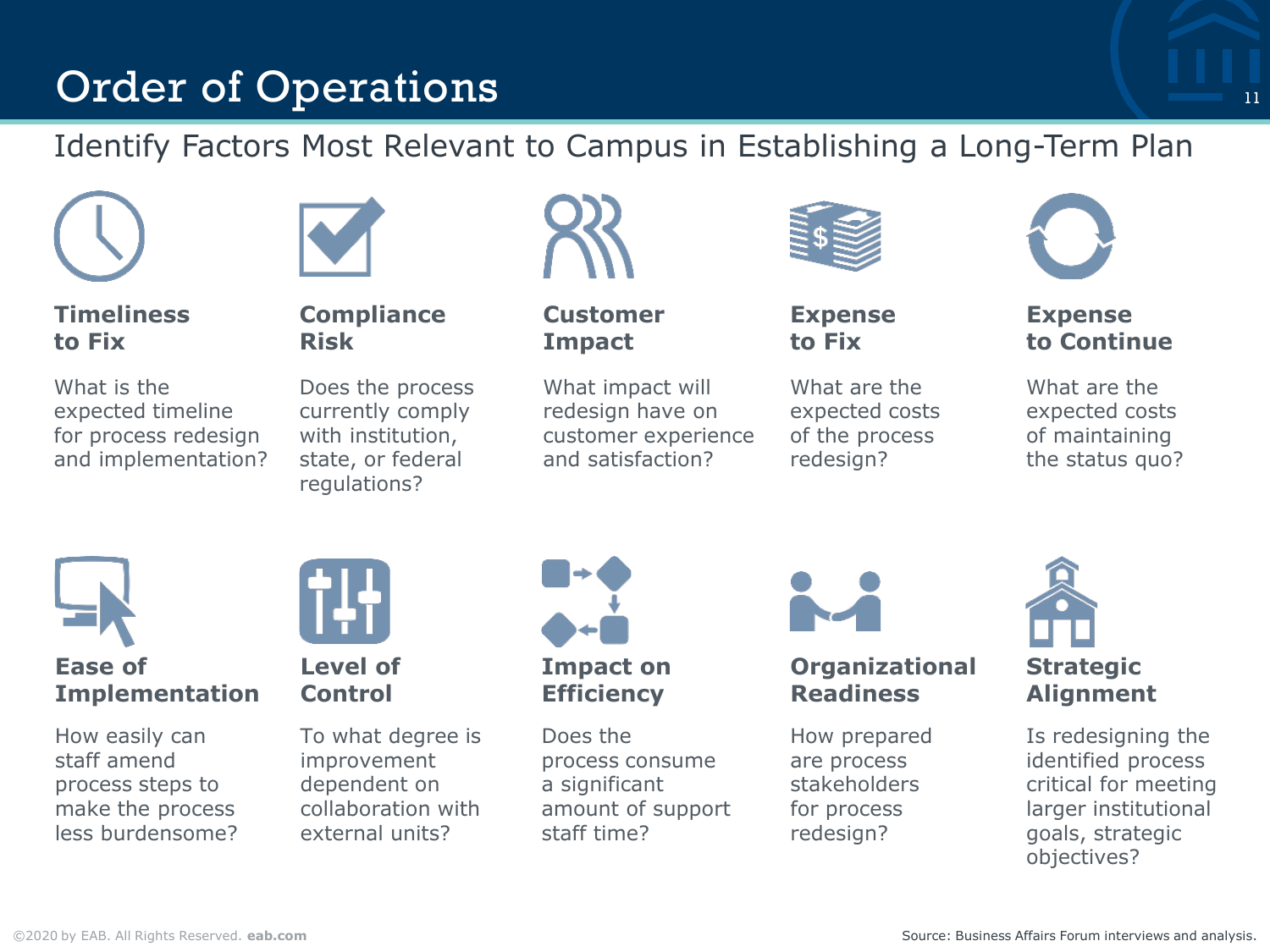## Isolate Your Top Redesign Priorities

## Creating a Process Index with the Redesign Prioritization Tool



For a full version of the Redesign Prioritization Tool, see the appendix.

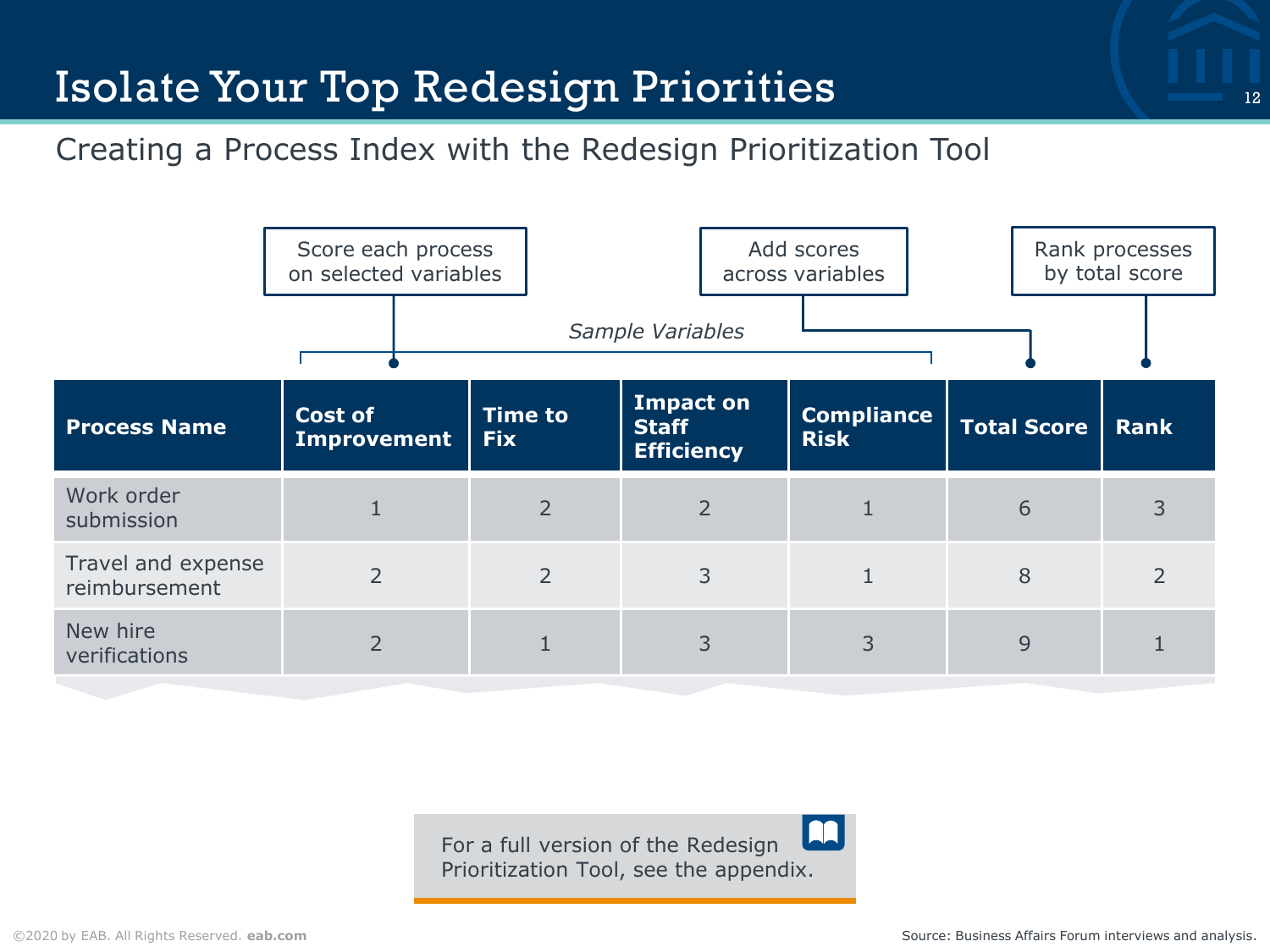

# Fixing Broken Processes Through Sustainable Investments

- Lesson 4: Deploy the essential process improvement playbook
- Lesson 5: Motivate adherence to improved processes through balanced incentives
- Lesson 6: Scale up process improvement capabilities

SECTION II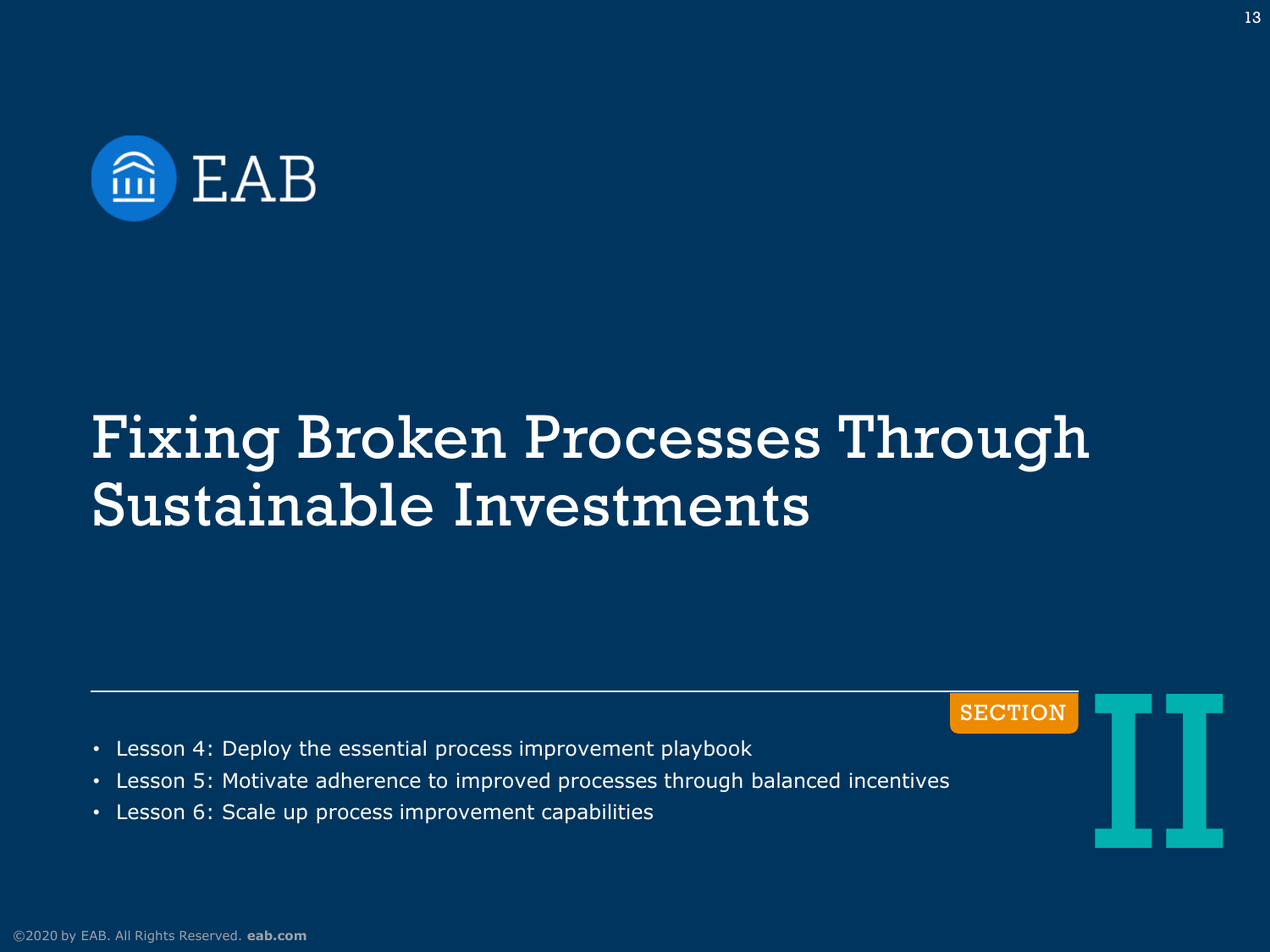## The Essential Recipe for Process Improvement

Boiling Down to What You Need



**Donning a Different Hat to Support Process Redesign**

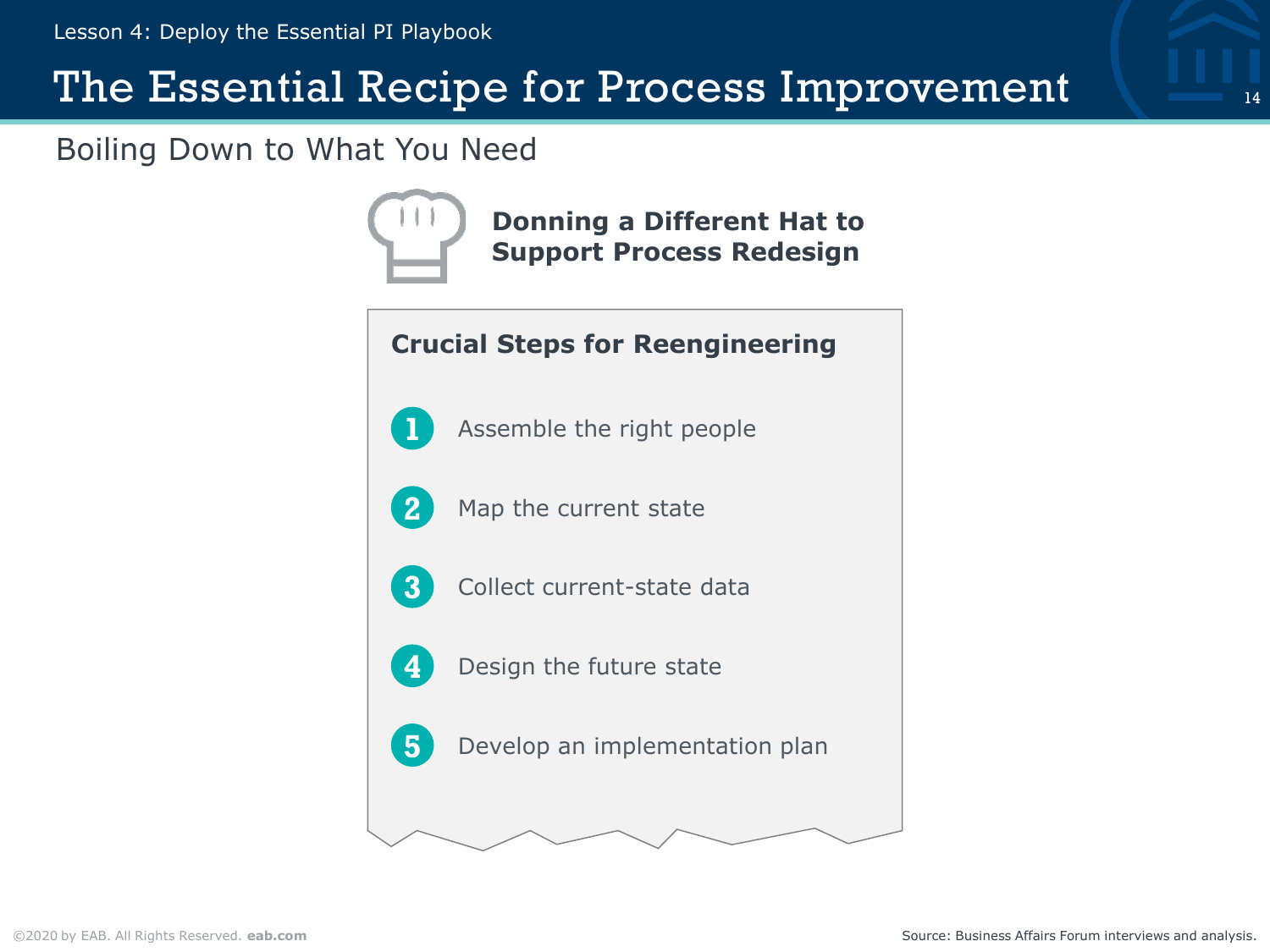## In the Room Where It Happens

Assembling the Right People Around the Table for the Right Input

## **University of Louisville Process Improvement Team Composition**



- Lead fiscal officer
- Central office representative
- **Sample Label** Unit and central end-users
- Auditors
- Business operations rep

## **EAB Pro Tip: Include These Constituencies to Boost Buy-in and Expertise**

- Super users
- Resident complainers
- Faculty members
- IT experts

15

1,000

Years of University of Louisville experience among 60 employees on 6 PI teams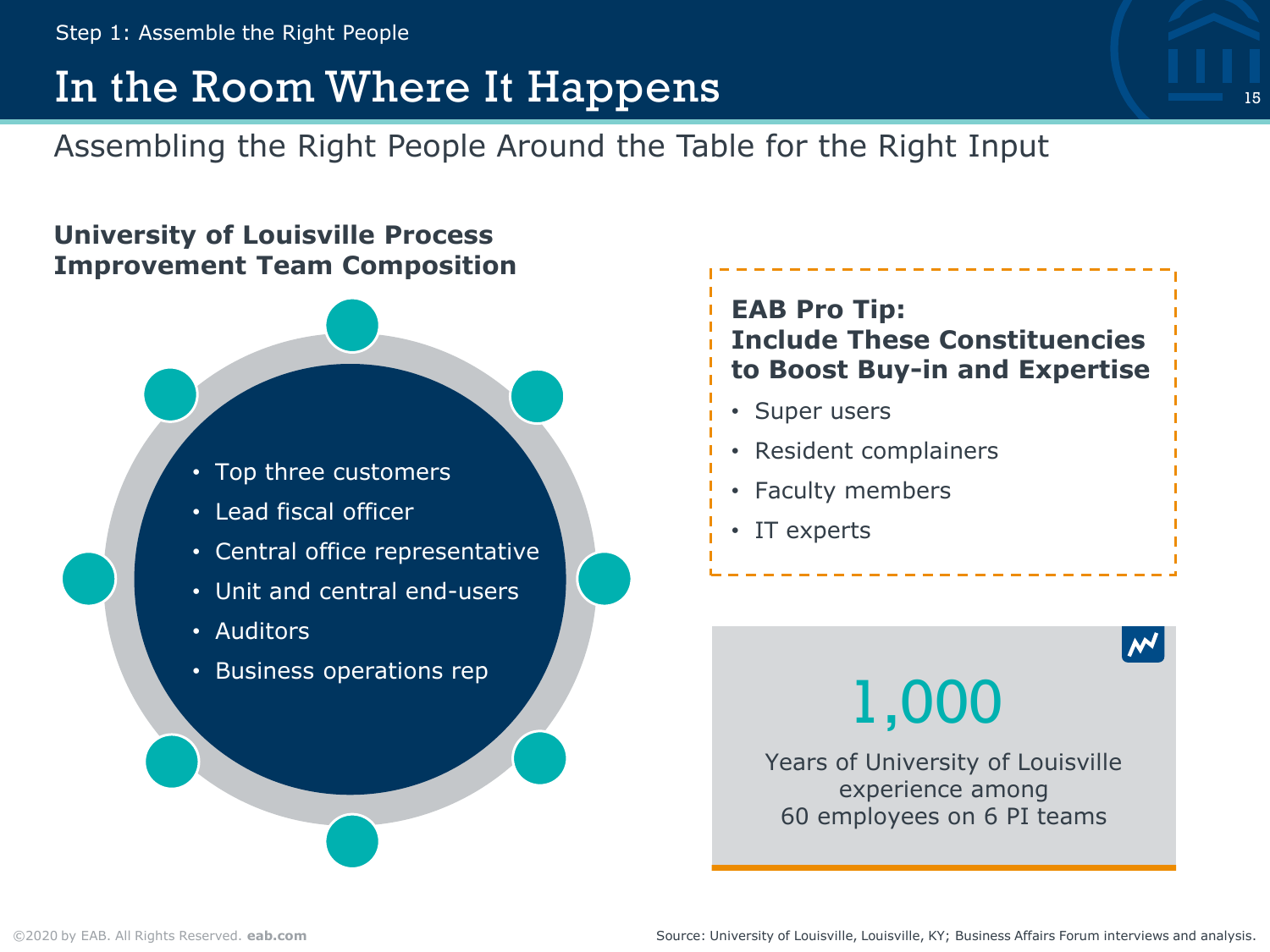#### Step 2: Map the Current State

## Step by Step



**Map Each Step of the Existing Process**

- Identify when processes are done differently by different people
- Note manual operations as automation opportunities
- Record bright ideas and insights to be used in designing future state
- Mark opportunities for currentstate metrics
- Capture inputs and outputs

### **Additional Ingredients**

1 conference room for 3 days

30 pads of Post-It notes

- - - Boxed lunches
		- Industrial coffeemaker
		- EAB Process Improvement Compendium

### **Allergens Best Excluded**

- Hierarchical distinctions
- Preconceived notions
- Blame for current state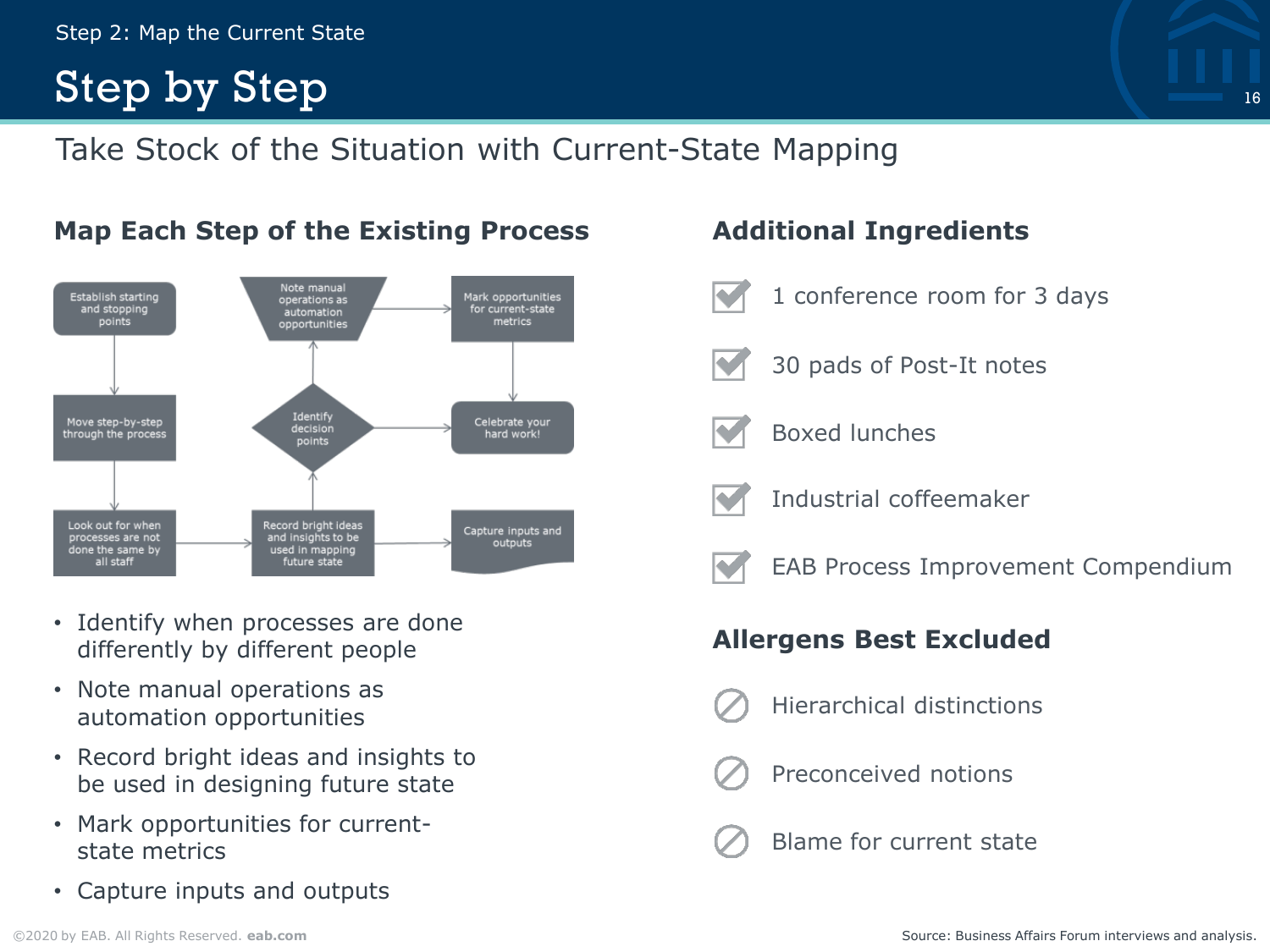## A KPI for Every Project

Establishing a Baseline Critical to Patting Your Future Self on the Back

### **Baseline Metrics Should Be:**

- Tied to the part of the process that is being improved
- Measureable, expressed in an equation, and simple
- Aligned with business objectives
- Tracked at a proper frequency
- Expressed graphically over time
- Validated with a master service agreement

## $\overline{99}$

"If you aren't measuring, tracking, and monitoring data, then you're not really reengineering."

> *Beth Hardin, UNC Charlotte Vice Chancellor for Business Affairs*

## **Sample Baseline Metrics for A/P<sup>1</sup>**

| <b>Metric</b>                  | <b>How to Track</b>                              | <b>Current</b>  | Goal          |  |  |  |
|--------------------------------|--------------------------------------------------|-----------------|---------------|--|--|--|
| Productivity                   | Percent of<br><b>Invoices Paid</b><br>in 30 Days | 60%             | 85%           |  |  |  |
| Cycle Time                     | Average Days<br>to Process<br><b>Invoice</b>     | 13 Days         | 5 Days        |  |  |  |
| Accuracy                       | Invoices<br>Submitted<br><b>Without Error</b>    | 70%             | 80%           |  |  |  |
| Other Possible Metrics         |                                                  |                 |               |  |  |  |
| Volume of work<br>Satisfaction |                                                  |                 |               |  |  |  |
| Data access                    |                                                  |                 | Response time |  |  |  |
| Savings                        |                                                  | Number of steps |               |  |  |  |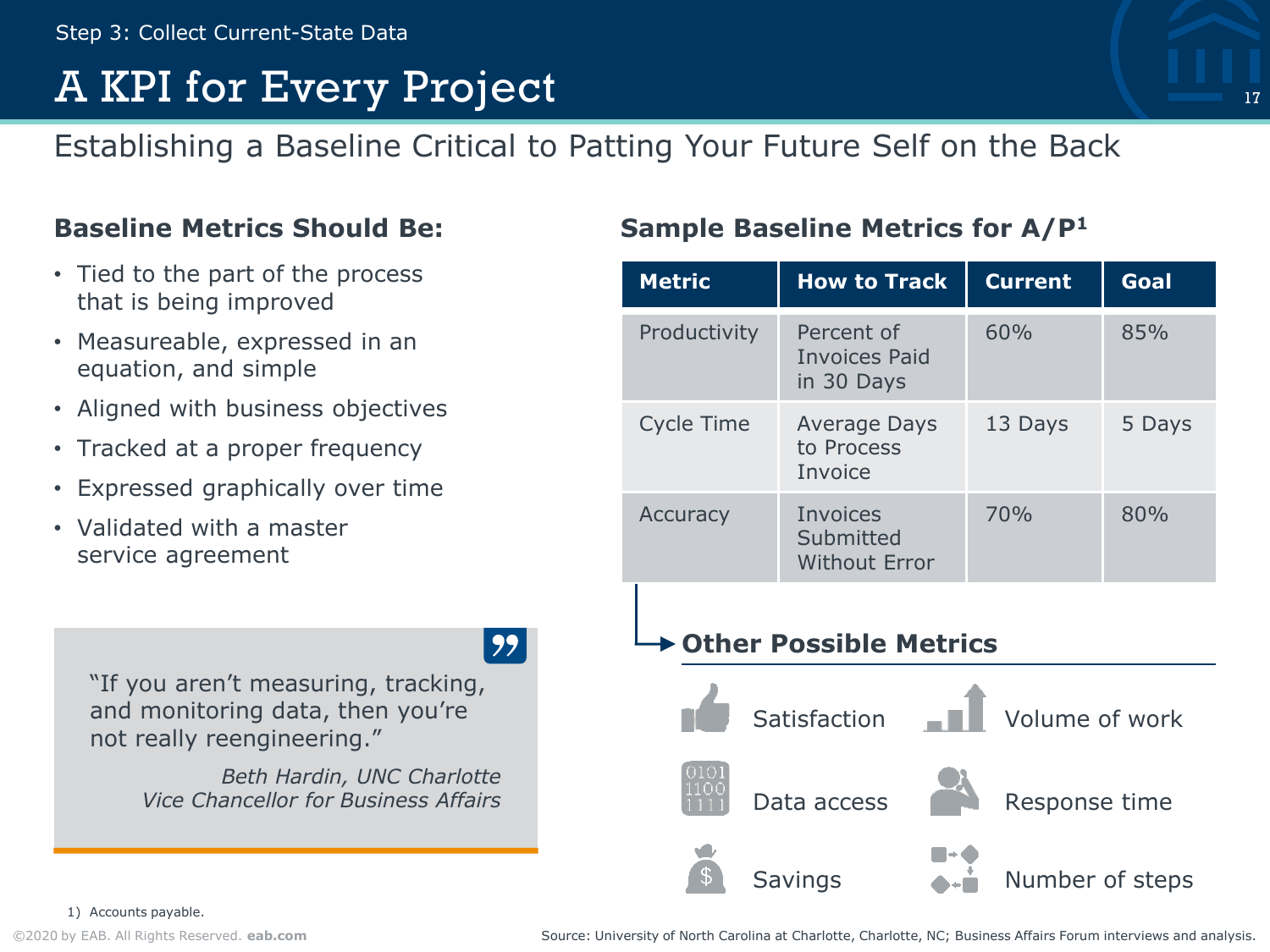## The Way It Should Be

Apply Tested Filters to Streamline Processes and Create a Future State

### **Common Questions to Ask When Designing the Future State**

What steps…

- can be eliminated?
- can be combined with others?
- can be performed in parallel?
- take too long?
- should be done in a shared services unit?
- could benefit from technology solutions?

### **Only 4 Post-It Notes Needed**

At Targaryen University<sup>1</sup>, one compliance process saw a unit printing **500 pages a day**, reordering them, and scanning them to send back to the government regulator. Reengineering led to a **96% reduction** in process time, from **4 hours to 10 minutes**—all captured in **4 post-it notes**.

### **University of Memphis: Current and Future States for Non-Student Billing**



<sup>1)</sup> Pseudonym.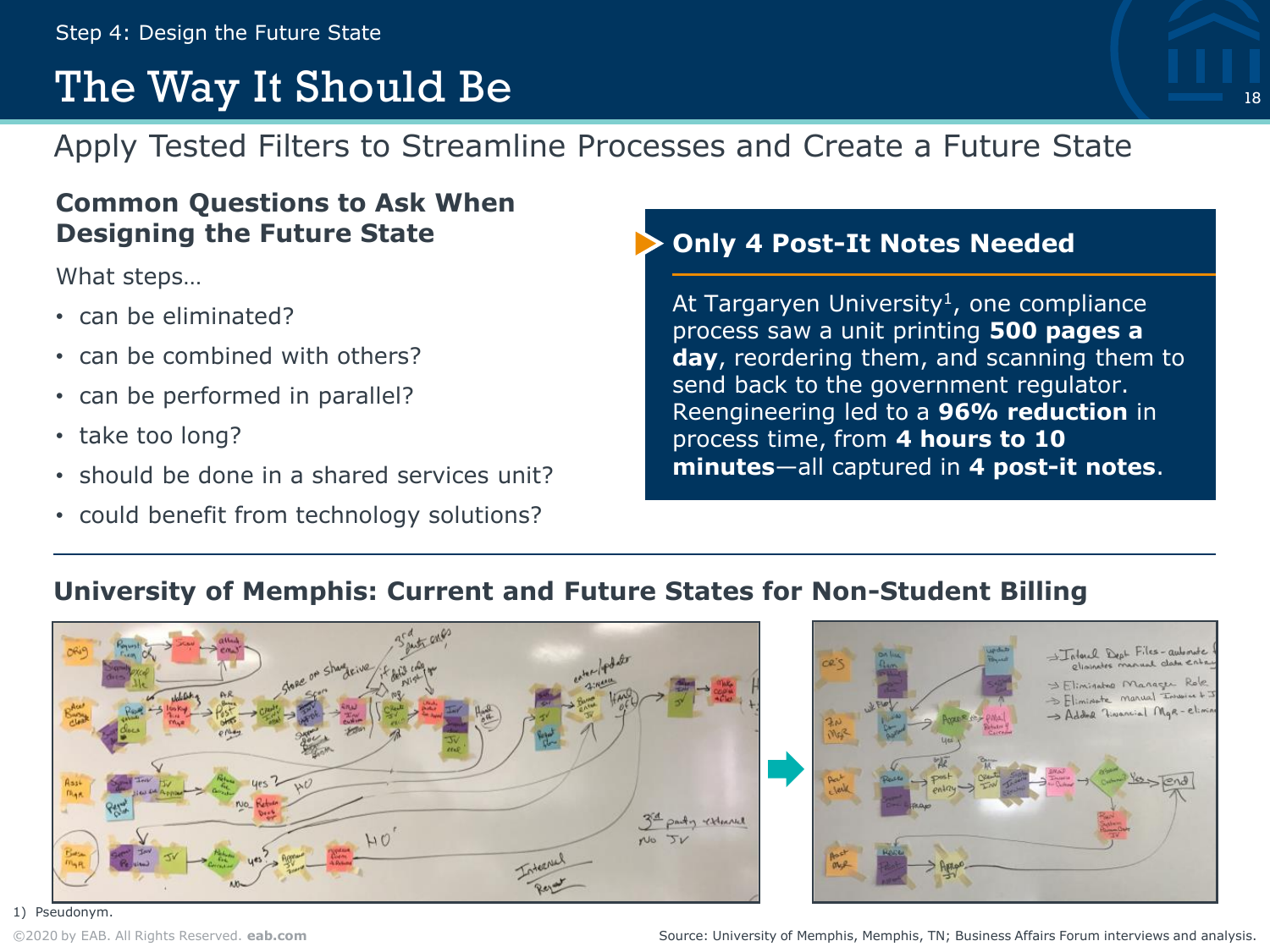## How Do We Get There?

Implementation Plan Accounts for an Array of Campus Impacts

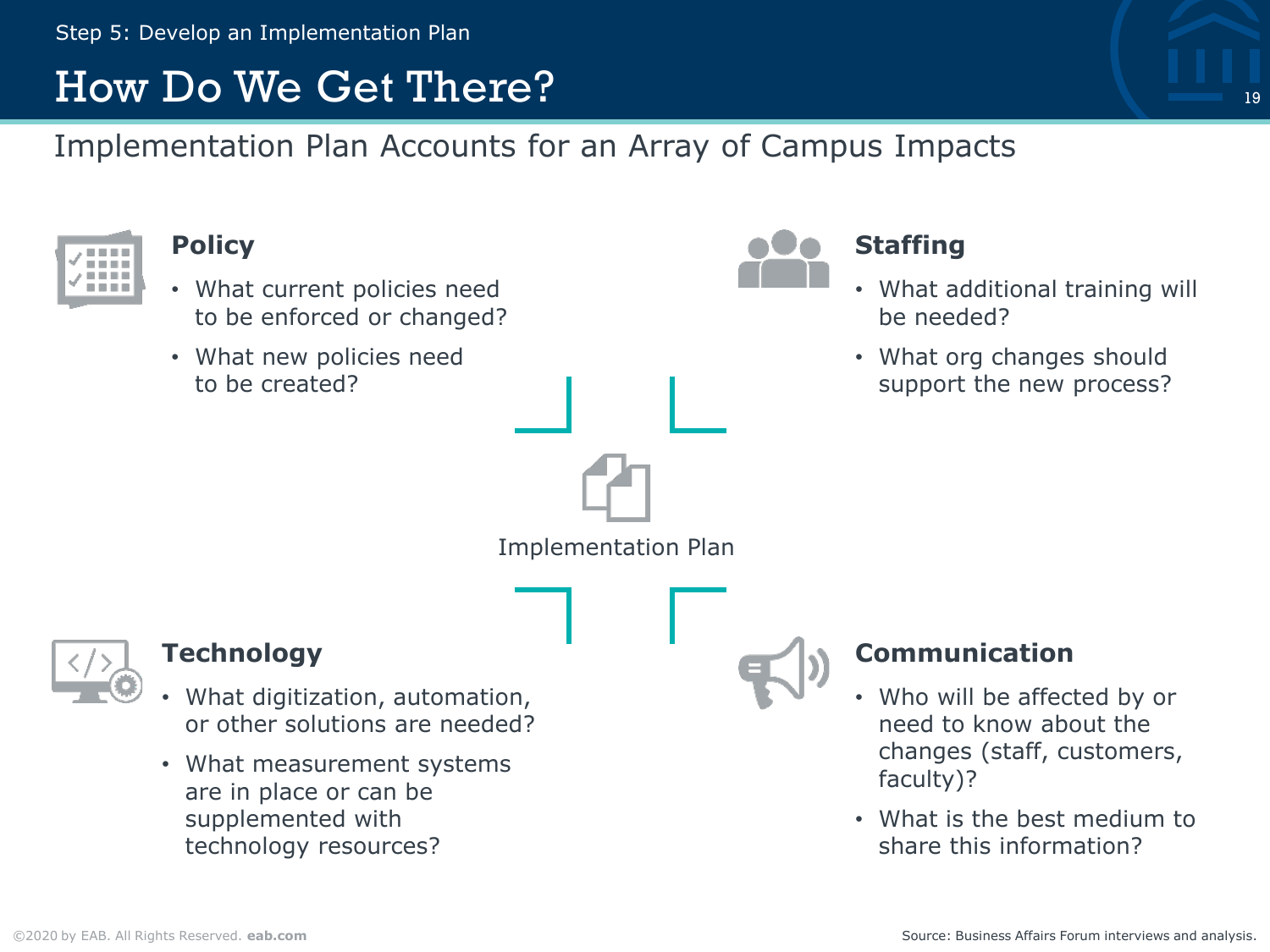## Beyond "Foolish and Broken" Processes

## Ten Years of Administrative Process Redesign (APR) at UW-Madison

#### **2007**

1 **Announcement of shared** 

**services** to transform generalist model, improve service quality, and drive savings prompts fear of layoffs and backlash among staff

- 2 **Listening tour unearths frustration**, particularly with "foolish and broken" processes exacerbated by \$50M in state budget cuts to admin funding
- 3 **APR formed to simplify and standardize processes**;

turned to faculty in business and engineering schools with experience in Lean Six Sigma

4 **Success in pilot projects garners trust and buy-in**; APR receives formal charter and begins to tackle research admin processes

- **713** Staff trained in Lean Six Sigma, representing 100% of campus units
	- 70 Projects completed across campus, improving quality, efficiency, and service

### **Keys to Success**

### **Transparency and Inclusion**

- All minutes, agendas, reports, presentations, and Lean tools posted to APR website
- Any and all faculty and staff invited to participate in focus groups, process reengineering teams, and training
- Union reps invited to weekly meetings

### **Continual Tracking and Improvement**

- Performance metrics assigned to every process, as outlined in project charters
- Baseline data collected before and after improvement work completed
- Ongoing measurement prompts reassessment of processes when necessary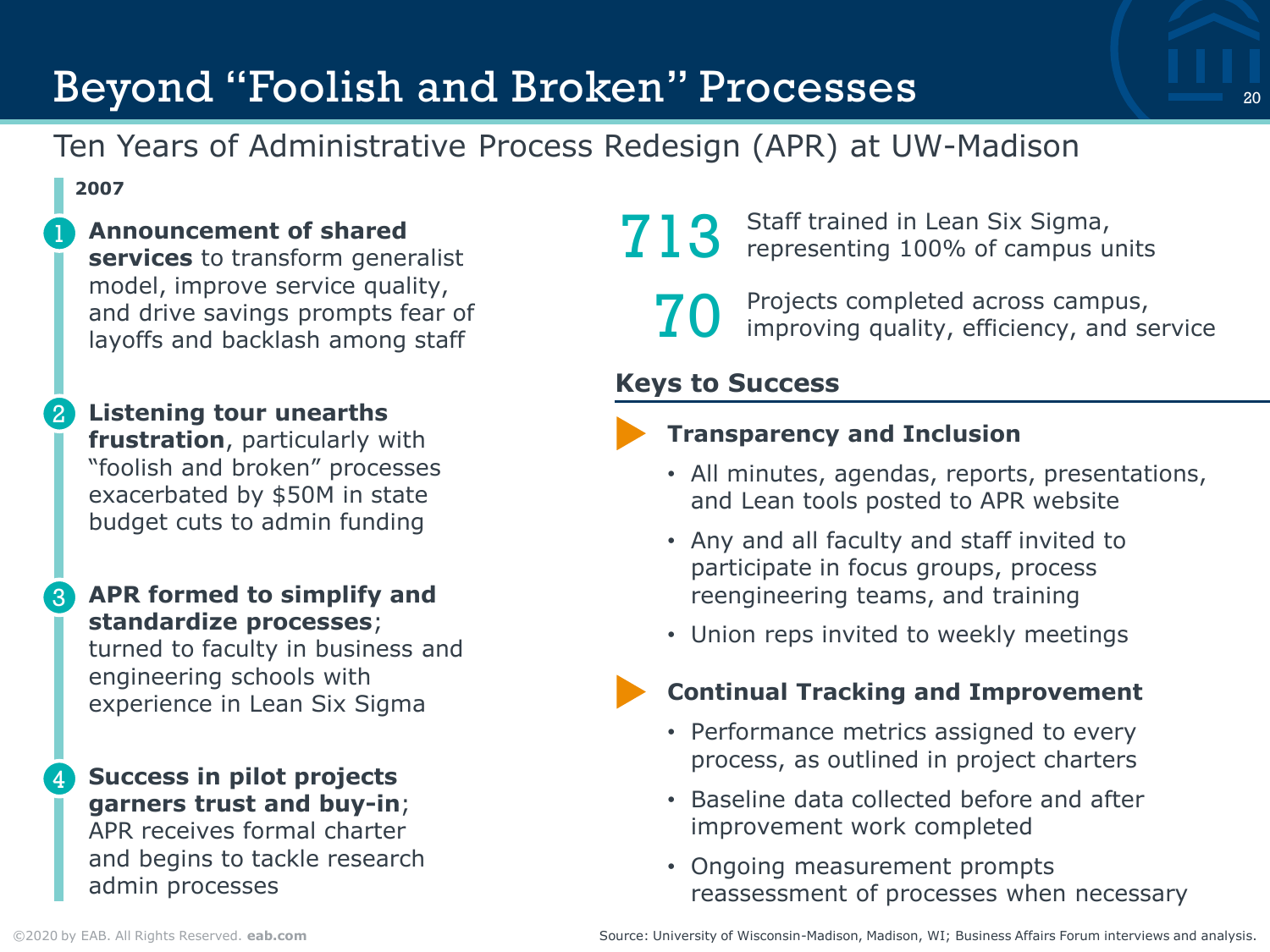## Seismic Impact

## "Scaled" Process Improvement Can Have Effects at Many Levels

### **Administrative Process Redesign Shapes Campus Operations in Seen and Unseen Ways**